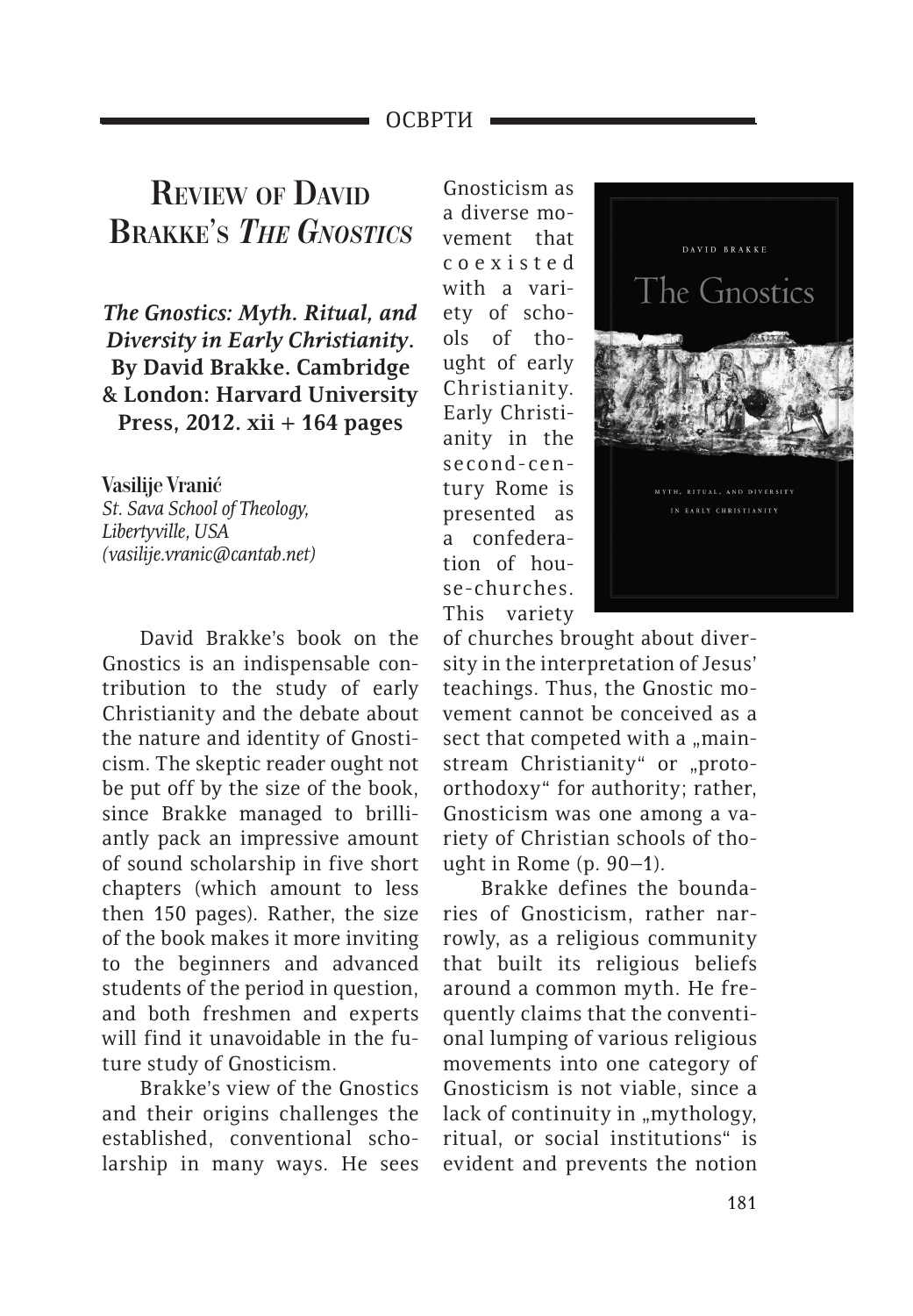of an organized religion. Based on the study of Irenaeus (AH 1.29 and 1.31.1), Brakke identifies the Gnostic myth with the teachings of the Sethian Gnostics, while other groups traditionally placed into this category (e. g., Marcionites, Valentinians, etc.) are excluded (p. 31). Brakke's main sources for the study of Gnosticism can be divided into two groups (pp. 50–1):

1. Primary sources: *The Secret Book According to John*, *Zostrianos*, *The Foreigner*, *Book of Zoroaster*, *Gospel of Judas*, *The Revelation of Adam*, *The Reality of Rulers*, *First Thought in Three Forms*, *The Holy Book of the Great Invisible Spirit* or *The Egyptian Gospel*, *The Three Tablets of Seth*, *Marsanes*, *Melchizedek*, *The Thought of Norea*.

2. Secondary sources: Irenaeus of Lyons (*Against the Heresies*, Book 1), Porphyry's *Life of Plotinus* (Chapter 16), and and Epiphanius' *Against Heresies*  (chapters 25–6).

Gnosticism is presented as a relatively small religious movement in second-century Rome. Nonetheless, it was fully formed, with its own rituals (Baptism  $-$  instituted by Jesus, involved water and promised eternal life, but was not in the name of Jesus Christ) and doctrinal system (p. 85).

One particularly valuable feature of the book is Brakke's masterly summary of the Gnostic system. It's extraction from a plethora of sources required a great amount of skill. The Gnostic myth is here presented as a combination of Jewish scriptures, Platonic mythological speculations, and revelatory meditations on the structure of the human mind. Its purpose was to utilize the human intellect, which has capacity for establishing a connection with the divine, in providing a map of the divine intellect (p. 52). The conventional picture of Gnosticism as a movement marked by dualism, alienation, esotericism, etc., is rejected as secondary to the notion that "God had acted to save people from machinations of evil forces that surround them" (p. 53).

The Gnostic God is presented as an utterly transcendent and unknowable intellect or *Invisible Spirit* whose main activity of "thinking" results in the creation of *aeons*. The *aeons* can simultaneously be actors, places, extents of time, and modes of thought (p. 54). They usually have names of ideal qualities: *Intelligence*, *Truth*, *Form*, *Afterthought*, *Wisdom*, etc. The *aeons* make up the *Entirety* or *Pleroma*. The immediate emanation of God is the *Second Principle* or *Barbelo* or *Forethought* who has a capacity to reveal God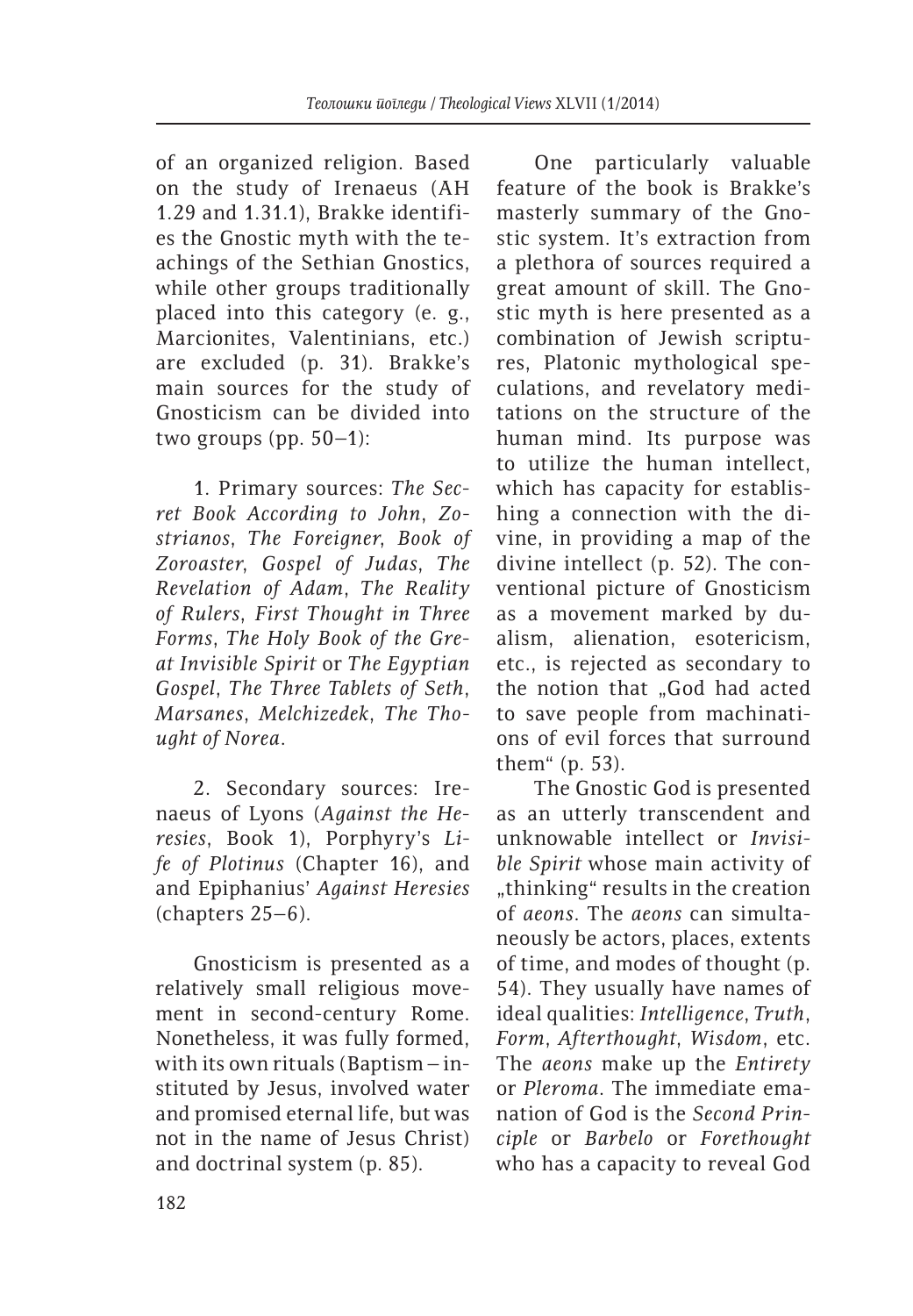to humans (pp. 53–4). *Aeons* can further devolve into emanations/*aeons*. Barbelo, for instance, has three emanations: *Concealed, First-Manifest,* and *Self-Originate*. In several versions of the myth, *Self-Originate* is identified with Christ and is attended by four *aeons*, while he is praised by the remaining *aeons* (p. 56). According to the myth, *Barbelo* conceives Christ by gazing unto the *First Principle*, i. e., God (Ap. John II 6:10–18) (p. 55).

The creation of the material world is not an act of an evil deity, but is the result of a mistake. All *aeons* have a gender and are paired to create balance between femininity and masculinity. The *aeon* Wisdom, the last (24th) *aeon* and the farthest emanation from God, imprudently decided to engender a thought without the consent of her male counterpart. This resulted in the creation of a malformed thought – *Ialdabaoth*, who is shunned and cast out from the *Entirety*. *Ialdabaoth* creates the material world (p. 58). Thus, Brakke concludes, the Gnostics were not dualists in the strict sense of the word (p. 62), since they do not posit an evil deity equal to God, but for them everything comes from God through a series of emanations, while the material world is an infelicitous act of a fallacious emanation.

Equally, elucidating is Brakke's explanation of the role of

*gnosis*. In the material world, which for Gnostics is "corporeal darkness, animate chaos, and desirous femininity" (Zos. 1: 11– 13), an enlightened person could still experience God through mystical contemplation. This experience is known as *gnosis*; it is rare, it comes suddenly, and is short in duration (p. 63).

Brakke also dedicated a section on the study of three early Christian theologians: Marcion, Valentinus, and Justin as a proof of diversity in early Christianity. All three are characterized as Christians whose schools competed for authority in second-century Rome (p. 110–1). Contrary to traditional scholarship, neither Marcion nor Valentinus could be counted as Gnostics, since Marcion rejected the Old Testament altogether and considered the material world to be a creation of an evil god. The Gnosticism, on the other hand, did not reject the Christian Scriptures (i. e., the Old Testament) and did not postulate existence of an evil god. Valentinus is presented as a Christian teacher who merely adopted and included Gnostic teachings rather then rejecting them, creating a religious movement based on personal authority and visionary insight (p. 99–101 and 104).

Finally, Brakke discusses strategies of self-differentiation used by various groups of early Christi